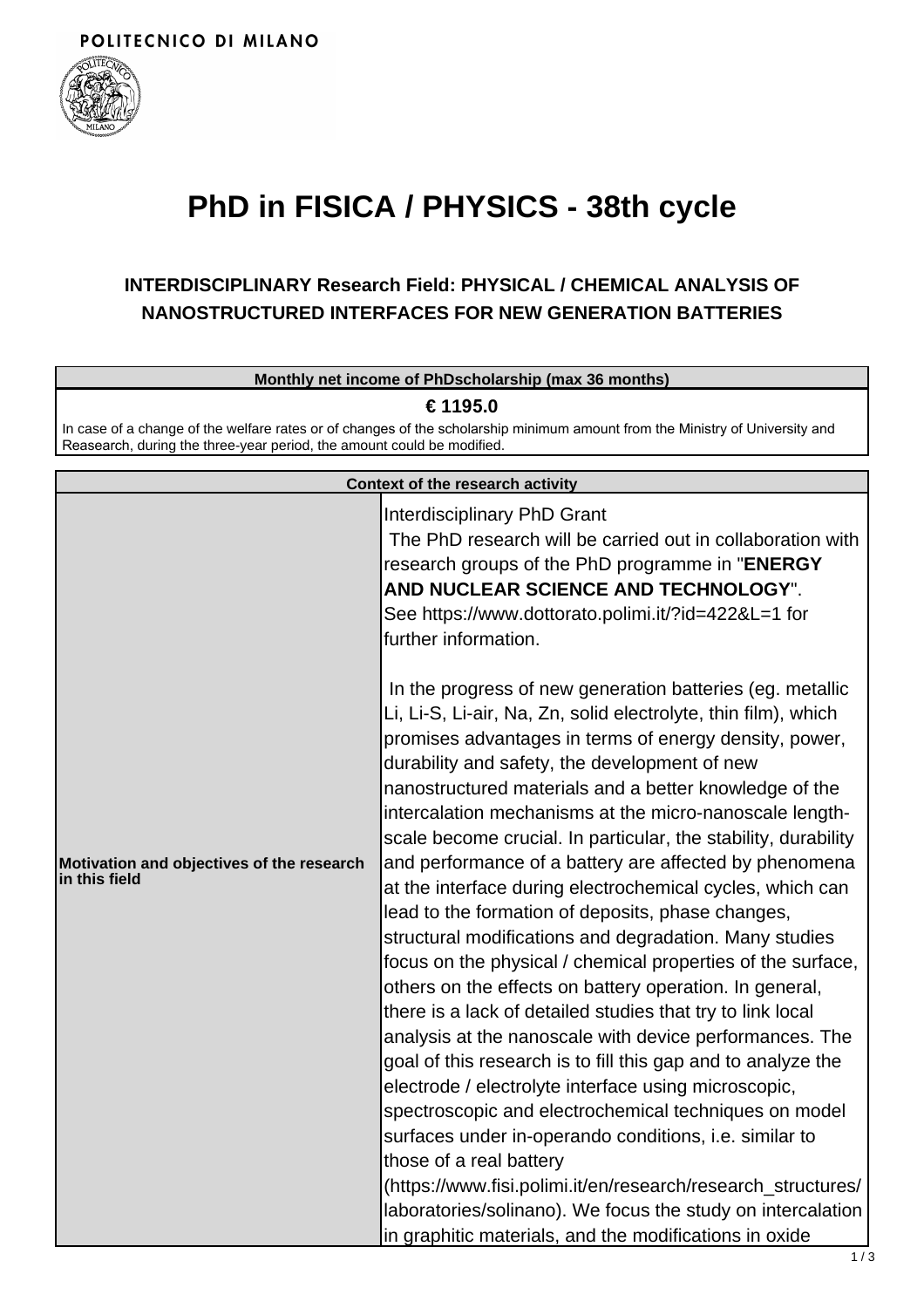

|                                                                                        | electrodes used as cathodes in Zn ion batteries.                                                                                                                                                                                                                                                                                                                                                                                                                                                                                                                                                                                                                                                                                                                                                                                                                                                                                                                                                                                                                                       |
|----------------------------------------------------------------------------------------|----------------------------------------------------------------------------------------------------------------------------------------------------------------------------------------------------------------------------------------------------------------------------------------------------------------------------------------------------------------------------------------------------------------------------------------------------------------------------------------------------------------------------------------------------------------------------------------------------------------------------------------------------------------------------------------------------------------------------------------------------------------------------------------------------------------------------------------------------------------------------------------------------------------------------------------------------------------------------------------------------------------------------------------------------------------------------------------|
| Methods and techniques that will be<br>developed and used to carry out the<br>research | To study the physical / chemical properties of an interface,<br>high surface sensitivity and high spatial resolution<br>techniques are required. Scanning probe microscopy,<br>such as the atomic force microscope (AFM), allows a local<br>morphological analysis of the electrode surface. The<br>combination with Raman spectroscopy and cyclic<br>voltammetry allows then to simultaneously monitor the<br>chemical and structural evolution of the surface and the<br>electrochemical processes that take place there. An<br>electrochemical-AFM (EC-AFM) is available at the<br>Solinano-¿ interdepartmental laboratory which allows the<br>investigation of solid-liquid interfaces in electrolytic<br>solutions, in combination with voltammetry and Raman<br>chemical maps. A parallel development activity of<br>nanostructured films for batteries, active at the Nanolab,<br>will allow to identify the model surfaces under study. It will<br>be possible to combine further investigations, such as<br>SEM microscopy, STM microscopy and photoemission<br>spectroscopy. |
| <b>Educational objectives</b>                                                          | The research project brings the candidate to the frontier of<br>research in the field of nanomaterials for batteries and<br>energy storage. The preparation and formation increases<br>the experimental abilities of the candidate and gives a<br>solid knowledge in combined microscopy, spectroscopy<br>and electrochemical investigations<br>(https://www.fisi.polimi.it/en/research/research_structures/<br>laboratories/solinano).                                                                                                                                                                                                                                                                                                                                                                                                                                                                                                                                                                                                                                                |
| Job opportunities                                                                      | Applied research in physical/chemical properties of<br>materials and electrochemical and electrode analysis<br>opens professional carriers in National and International<br>Universities, gives opportunities in hiring in factories and<br>companies involved in energy storage and batteries, such<br>as De Nora, Merch, etc.                                                                                                                                                                                                                                                                                                                                                                                                                                                                                                                                                                                                                                                                                                                                                        |
| <b>Composition of the research group</b>                                               | 2 Full Professors<br>1 Associated Professors<br>1 Assistant Professors<br>2 PhD Students                                                                                                                                                                                                                                                                                                                                                                                                                                                                                                                                                                                                                                                                                                                                                                                                                                                                                                                                                                                               |
| Name of the research directors                                                         | Gianlorenzo Bussetti; Andrea Libassi                                                                                                                                                                                                                                                                                                                                                                                                                                                                                                                                                                                                                                                                                                                                                                                                                                                                                                                                                                                                                                                   |